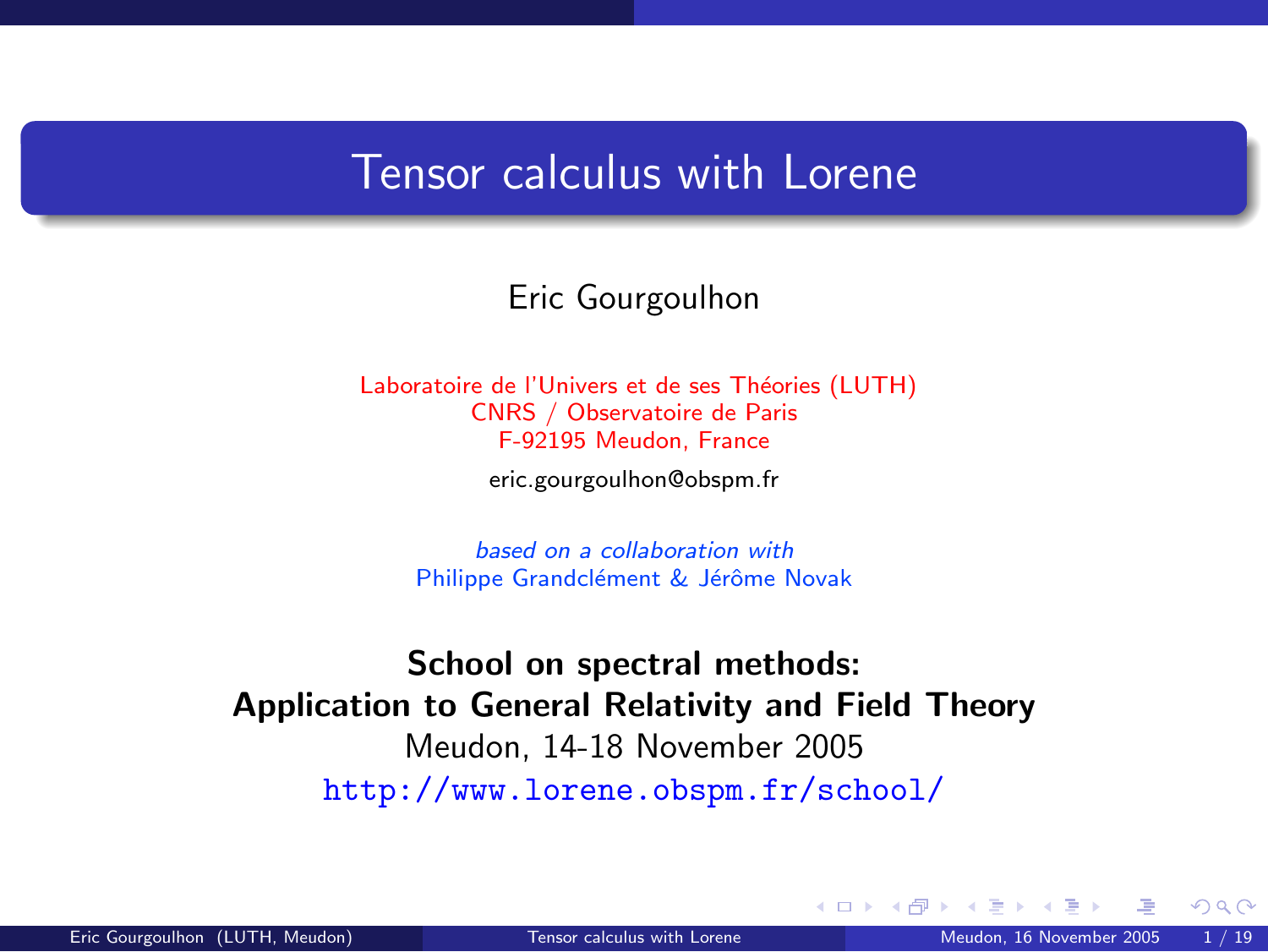## General features of tensor calculus in LORENE

- $\bullet$  Tensor calculus on a 3-dimensional manifold only  $(3+1)$  formalism of general relativity)
- Main class: Tensor : stores tensor components with respect to a given triad and not abstract tensors
- Different metrics can be used at the same time (class Metric), with their associated covariant derivatives
- Covariant derivatives can be defined irrespectively of any metric (class Connection)
- Dynamical gestion of dependencies guaranties that all quantities are up to date, being recomputed only if necessary

 $\Omega$ 

**K ロ ト K 何 ト K ヨ ト**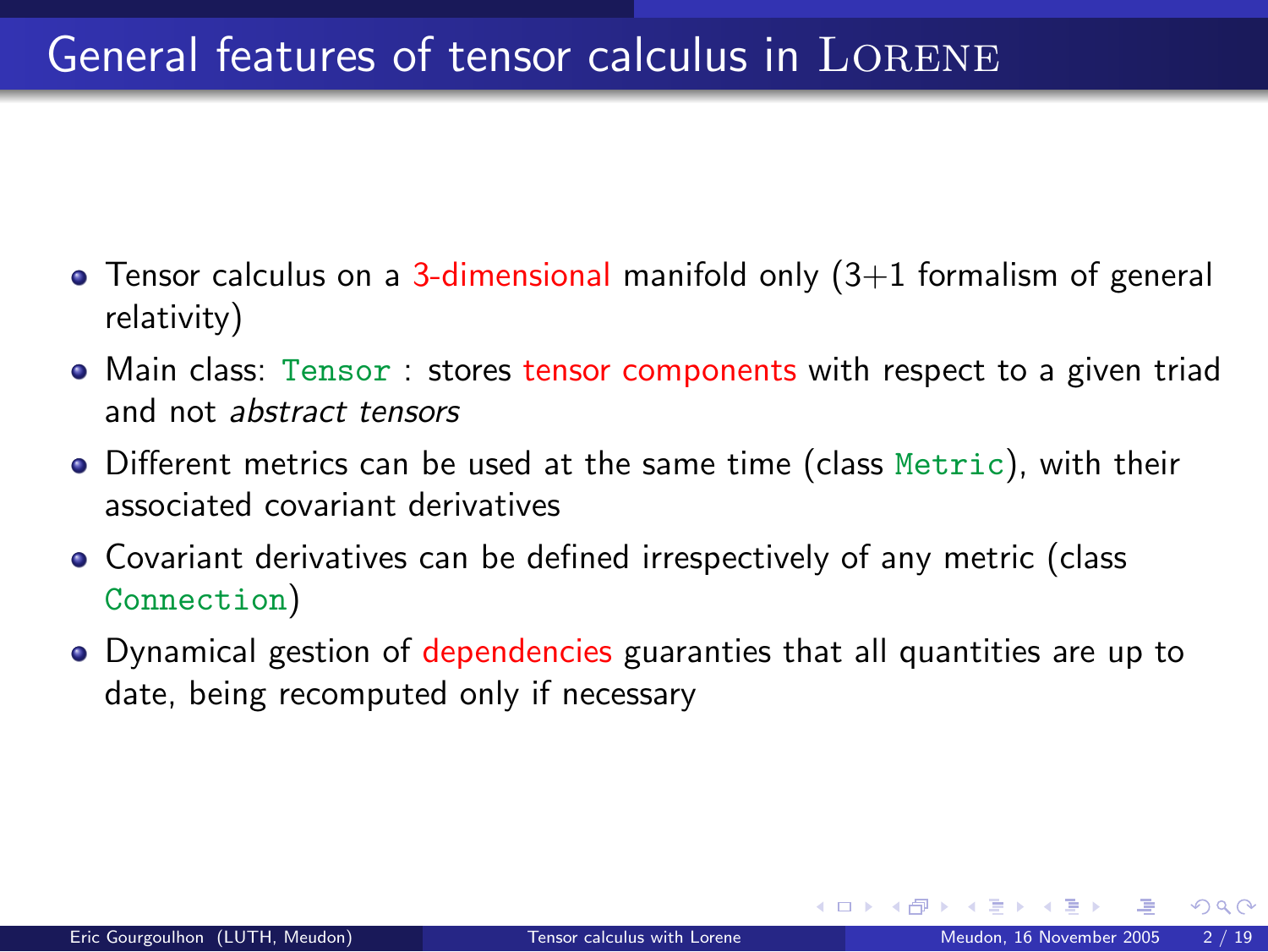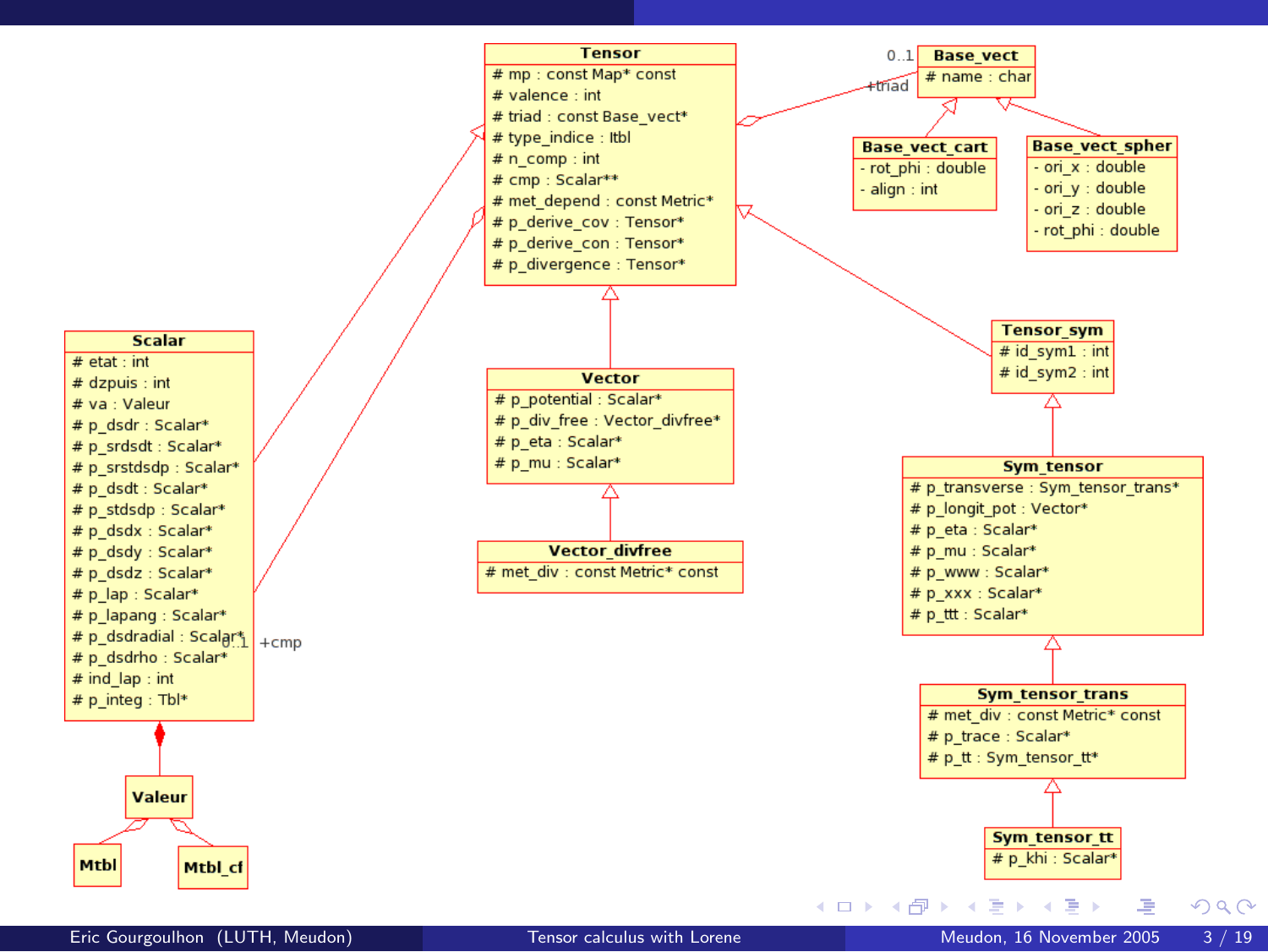

哇

 $QQ$ 

メロト メ御 トメ ミト メ ミト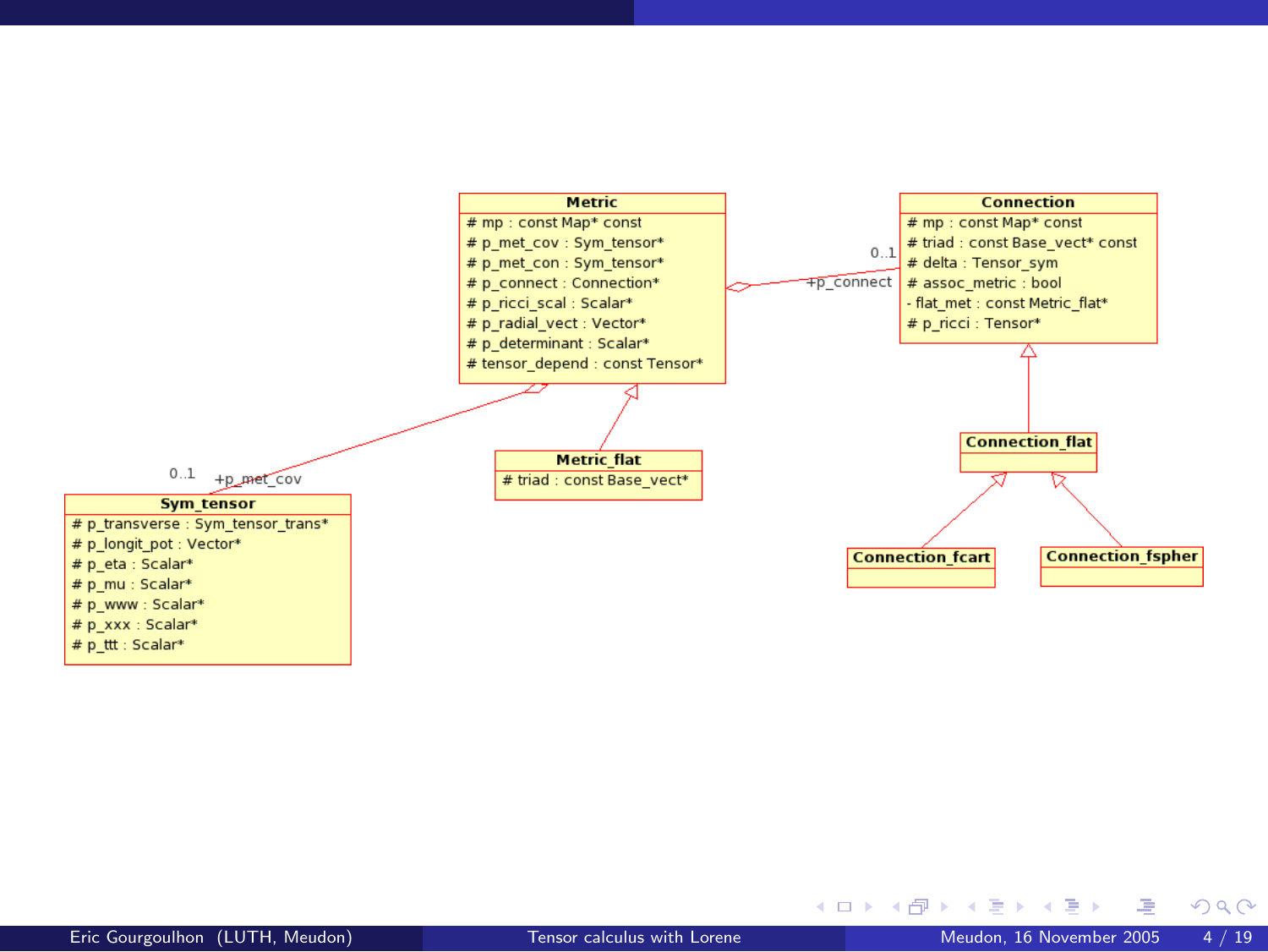The triads are decribed by the LORENE class: Base vect; most of the time, orthonormal triads are used. Two triads are naturally provided, in relation to the coordinates  $(r, \theta, \varphi)$  (described by the class Map):

 $(\bm{e}_x,\bm{e}_y,\bm{e}_z)=\left(\frac{\partial}{\partial x},\frac{\partial}{\partial y},\frac{\partial}{\partial z}\right)$  (class <code>Base\_vect\_cart</code>)  $(\boldsymbol{e}_r, \boldsymbol{e}_{\theta}, \boldsymbol{e}_{\varphi}) = \bigg(\frac{\partial}{\partial r}, \frac{1}{r}$ r  $\frac{\partial}{\partial \theta}, \frac{1}{r \sin}$  $r$  sin  $\theta$  $\left(\dfrac{\partial}{\partial \varphi}\right)$  (class Base\_vect\_spher)

Notice that both triads are orthonormal with respect to the flat metric metric  $f_{ij} = \text{diag}(1, 1, 1).$ 

Given a coordinate system, described by a mapping (class Map), they are obtainable respectively by the methods

- Map::get\_bvect\_cart()
- Map::get\_bvect\_spher()

メロメ メ都 メメ 君 メメ ヨメ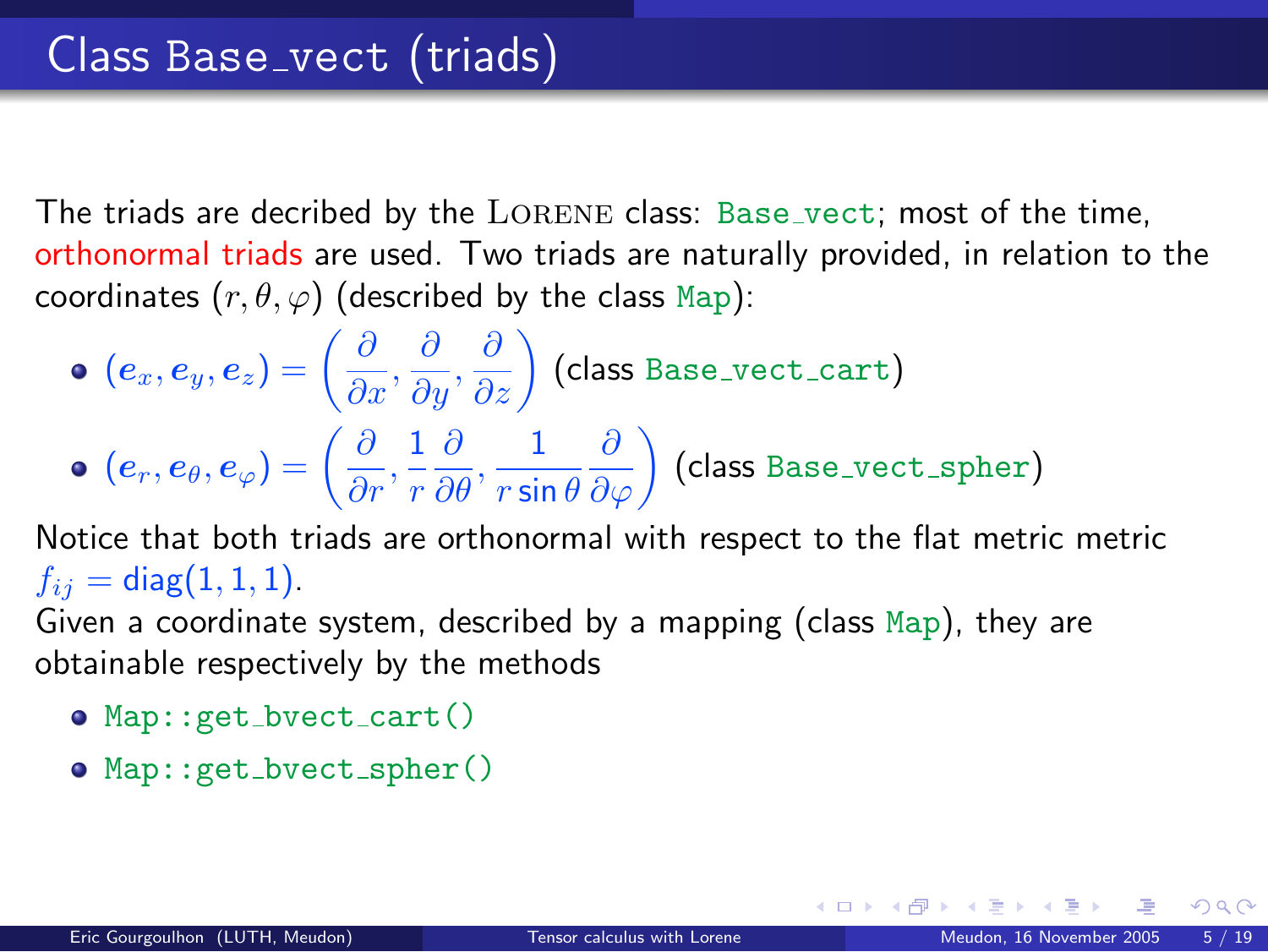Conventions: the indices of the tensor components, vary between 1 and 3. In the example  $T^i_{\;\;jk}$ , the first index  $i$  is called index no. 0, the second index  $j$  is called index no. 1, etc...

The covariance type of the indices is indicated by an integer which takes two values, defined in file tensor.h:

- COV : covariant index
- CON : contravariant index

The covariance types are stored in an array of integers ( $L$ ORENE class Itb1) of size the tensor valence. For  $T^i_{\phantom{i}jk}$ , the Itbl, tipe say, has a size of 3 and is such that

- $\bullet$  tipe(0) = CON
- $\bullet$  tipe(1) = COV
- $\bullet$  tipe(2) = COV

**K ロ ト K 何 ト K ヨ ト K**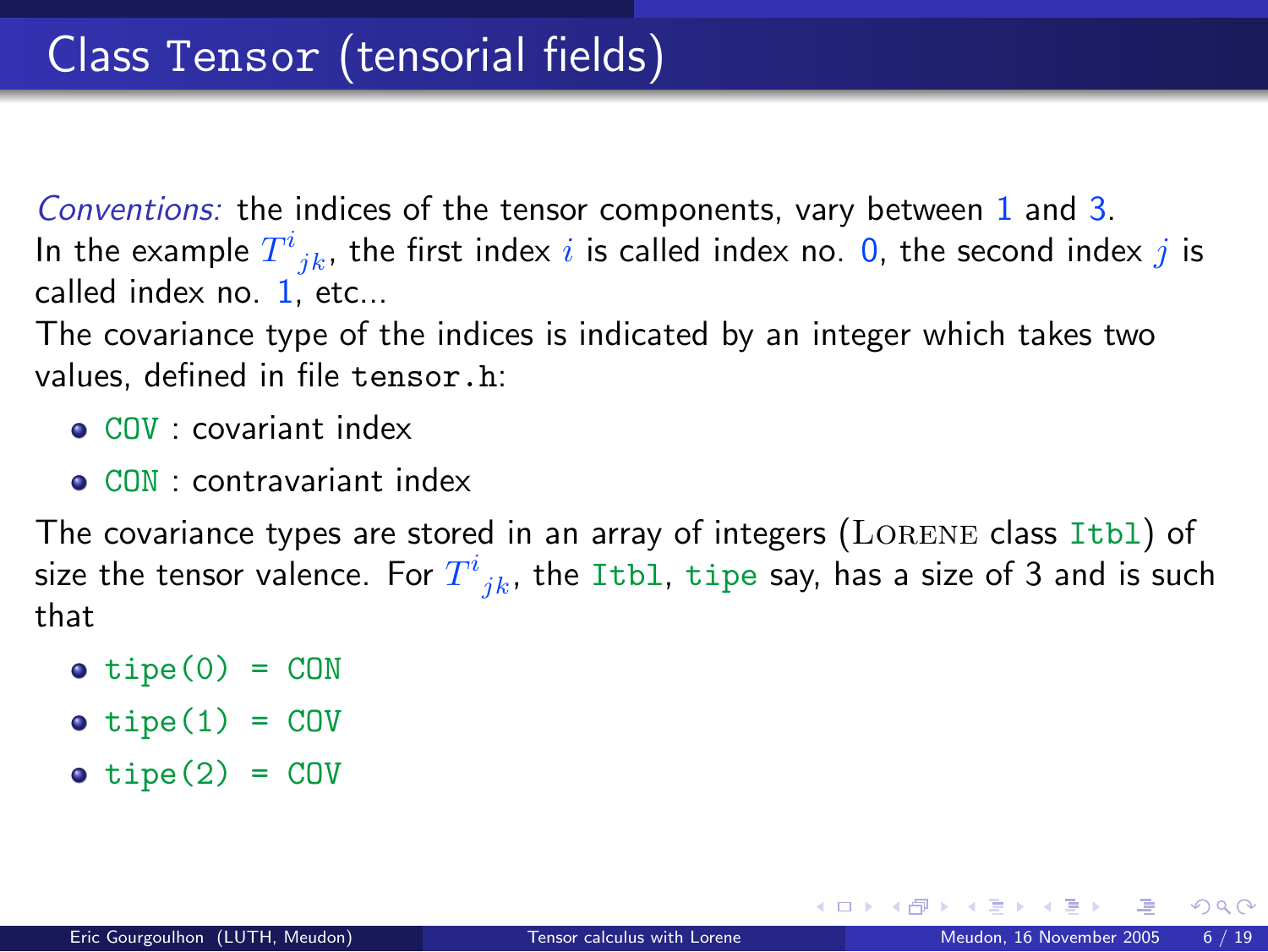## An example of code

This code is available as Lorene/School05/Wednesday/demo\_tensor.C in the Lorene distribution

// C headers #include <stdlib.h> #include <assert.h> #include <math.h>

```
// Lorene headers
#include "headcpp.h" // standard input/output C++ headers
                       // (iostream, fstream)
#include "metric.h" // classes Metric, Tensor, etc...
#include "nbr_spx.h" // defines __infinity as an ordinary number
#include "graphique.h" // for graphical outputs
#include "utilitaires.h" // utilities
```
int main() {

メロト メ何ト メミト メミト

 $QQ$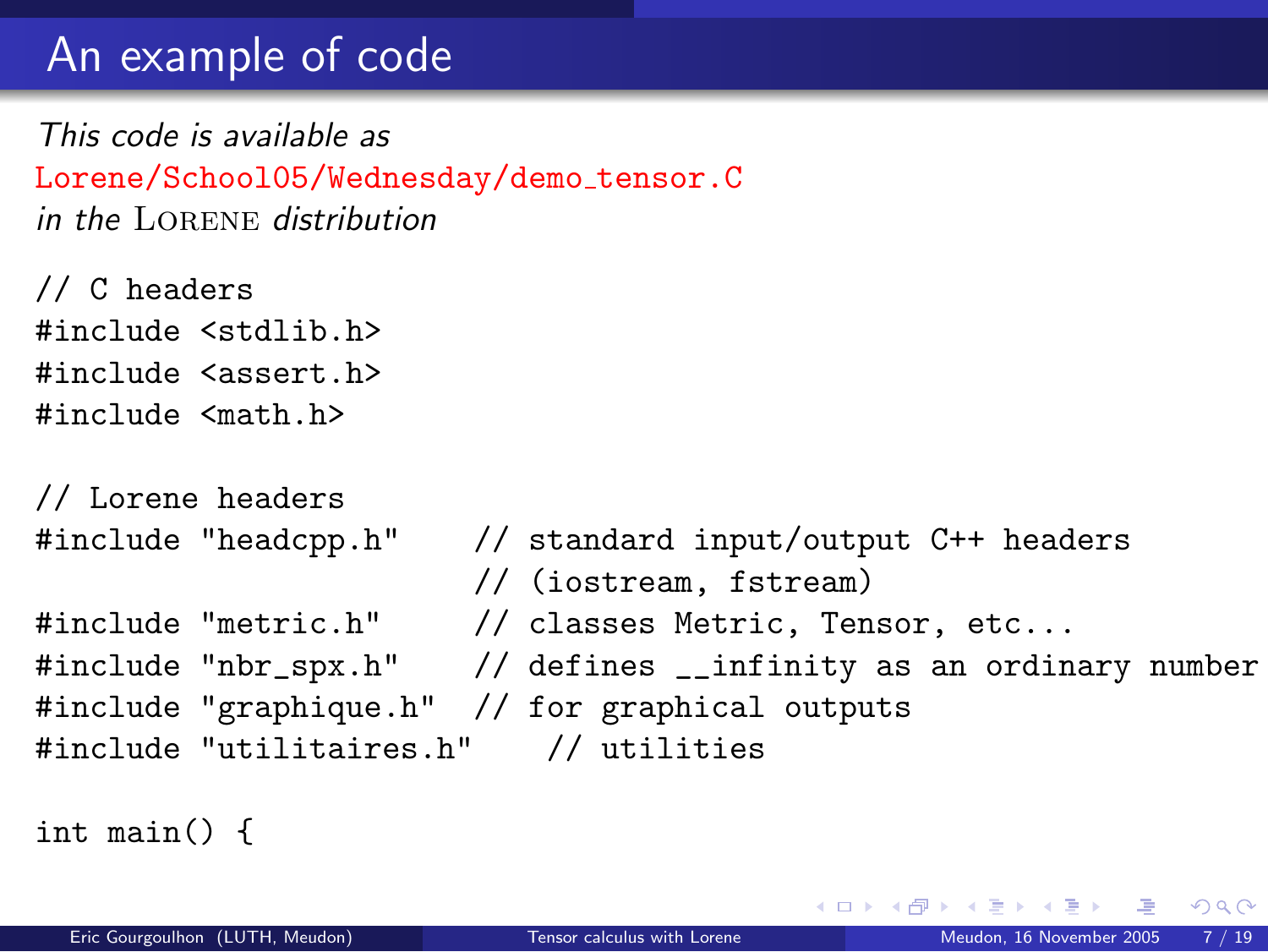// Setup of a multi-domain grid (Lorene class Mg3d) // ----------------------------------------------- int  $nz = 3$ ; // Number of domains int nr = 17 ; // Number of collocation points in r in each domain int nt = 9 ; // Number of collocation points in theta in each  $\alpha$ int np = 8 ; // Number of collocation points in phi in each dom int symmetry\_theta = SYM ; // symmetry with respect to the // equatorial plane int symmetry\_phi = NONSYM ; // no symmetry in phi bool compact = true ;  $//$  external domain is compactified

```
// Multi-domain grid construction:
Mg3d mgrid(nz, nr, nt, np, symmetry_theta, symmetry_phi,
           compact) ;
```
cout << mgrid << endl ;

A DIA KENYE KENYE YA GILA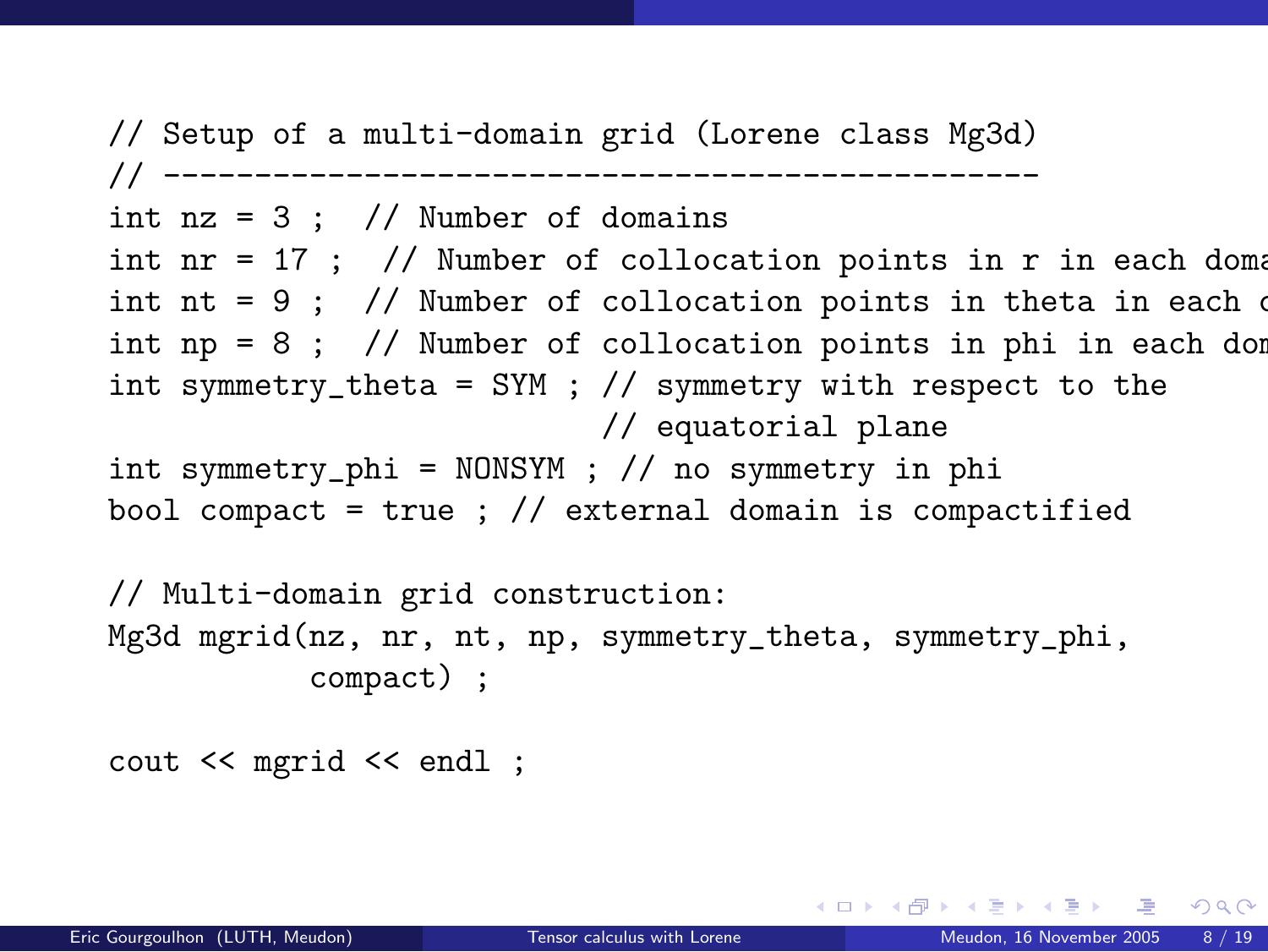// Setup of an affine mapping : grid --> physical space // (Lorene class Map\_af) //-----------------------------------------------------

// radial boundaries of each domain: double  $r$ <sup>limits</sub> $[] = \{0., 1., 2., \_infinity\}$ ;</sup>

```
Map_af map(mgrid, r_limits) ; // Mapping construction
```
cout << map << endl ;

// Coordinates associated with the mapping:

```
const Coord & r = map.r ;
const Coord& x = map.x;
const Coord& v = map. v;
```
KID KARA KEA KEA LE YORA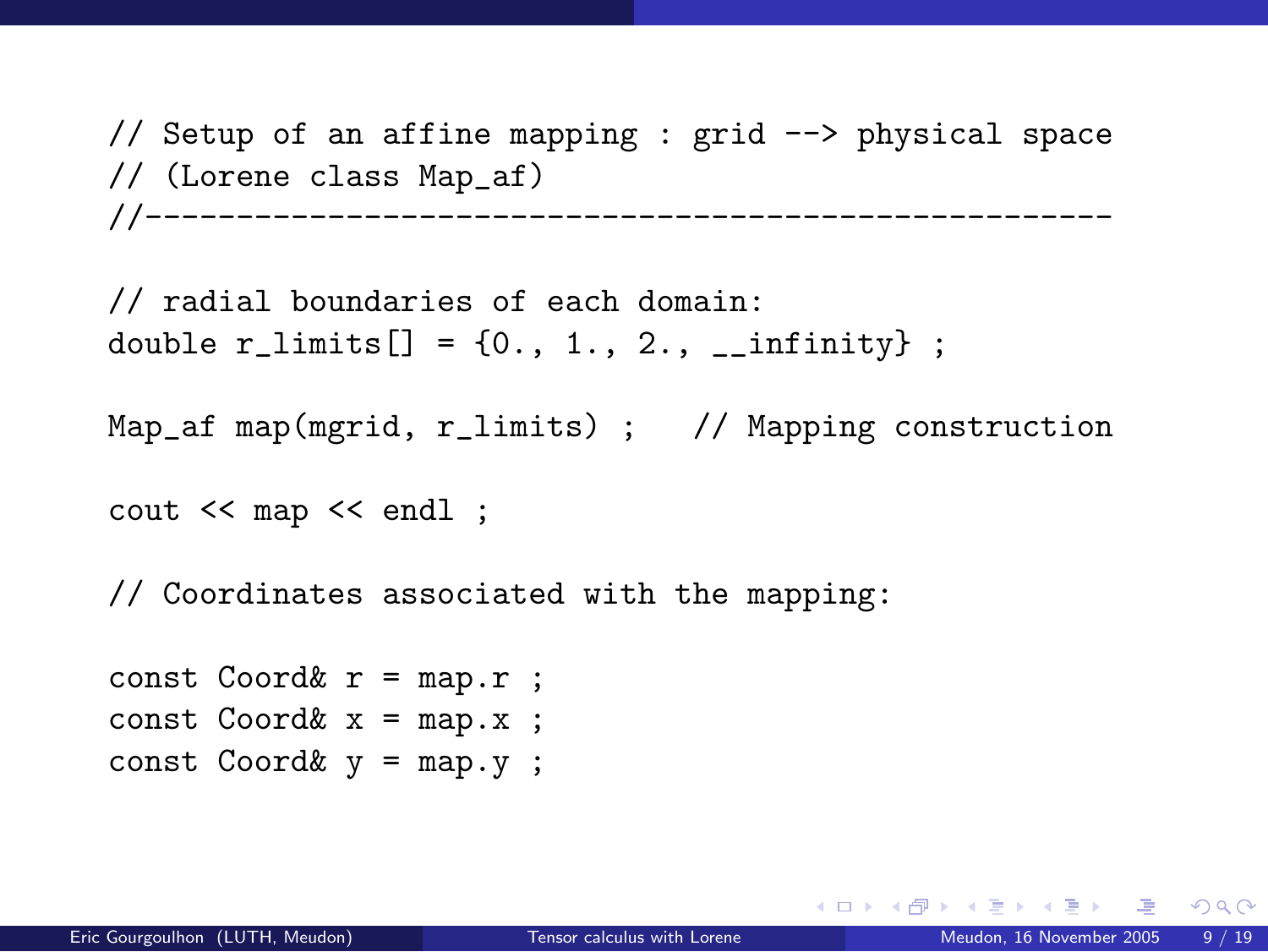// Some scalar field to be used as a conformal factor // --------------------------------------------------

Scalar psi4(map) ;

```
psi = 1 + 5*xx*y*exp(-r*r);
```
psi4.set\_outer\_boundary( $nz-1$ , 1.) ; // 1 at spatial infinity // (instead of NaN !)

psi4.std\_spectral\_base() ; // Standard polynomial bases // will be used to perform the // spectral expansions

 $298$ 

イロト イ押 トイヨ トイヨ トー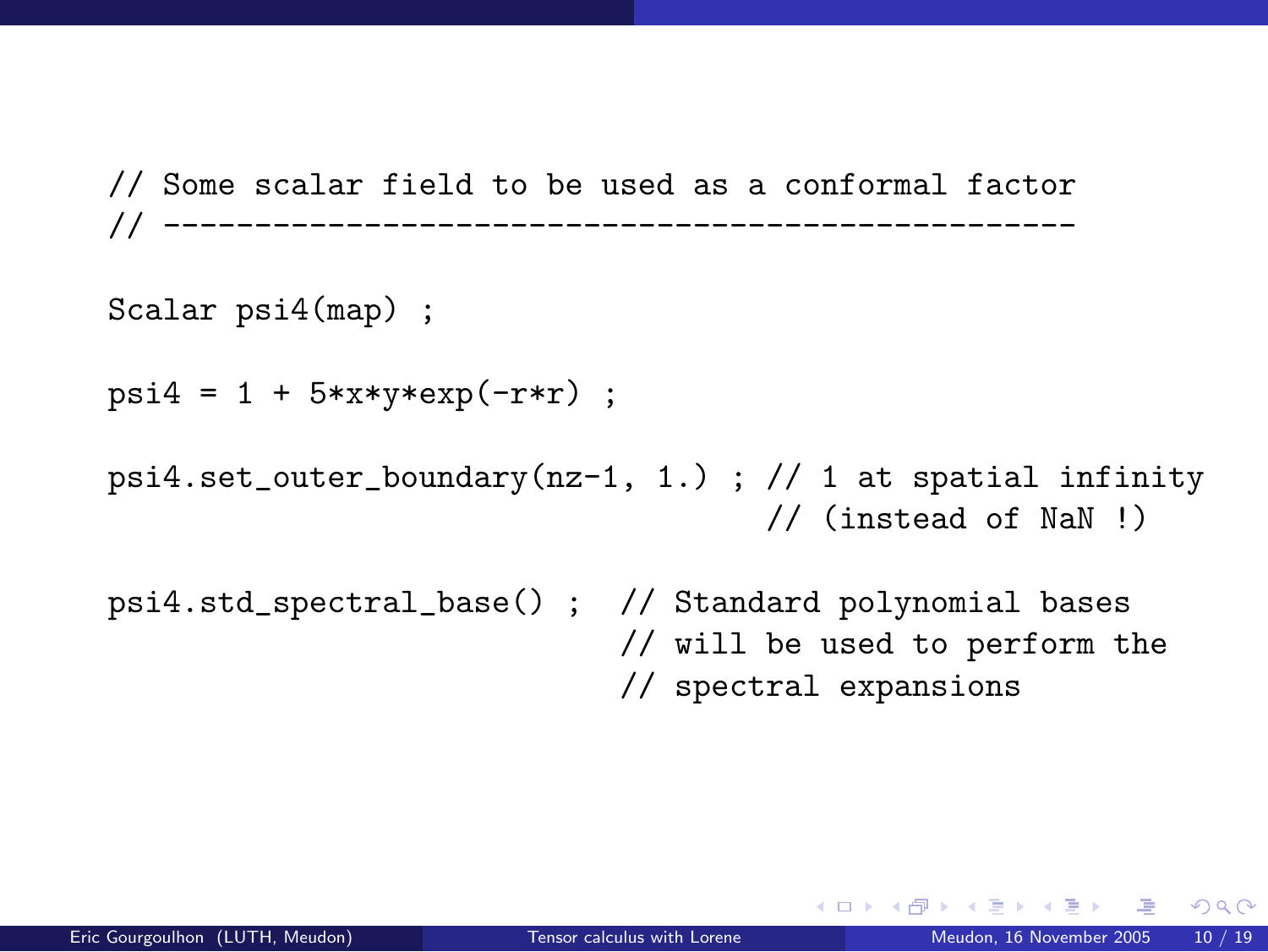// Graphical outputs: // -----------------

// 1D view via PGPLOT des\_profile(psi4, 0., 4., 1, M\_PI/4, M\_PI/4, "r", "\\gq\\u4") ;

// 2D view of the slice z=0 via PGPLOT des\_coupe\_z(psi4, 0., -3., 3., -3., 3., "\\gq\\u4") ;

// 3D view of the same slice via OpenDX psi4.visu\_section('z', 0., -3., 3., -3., 3.) ;

cout << "Coefficients of the spectral expansion of Psi^4:" << endl ; psi4.spectral\_display() ;

arrete() ; // pause (waiting for return)

KED KAP KED KED E YORA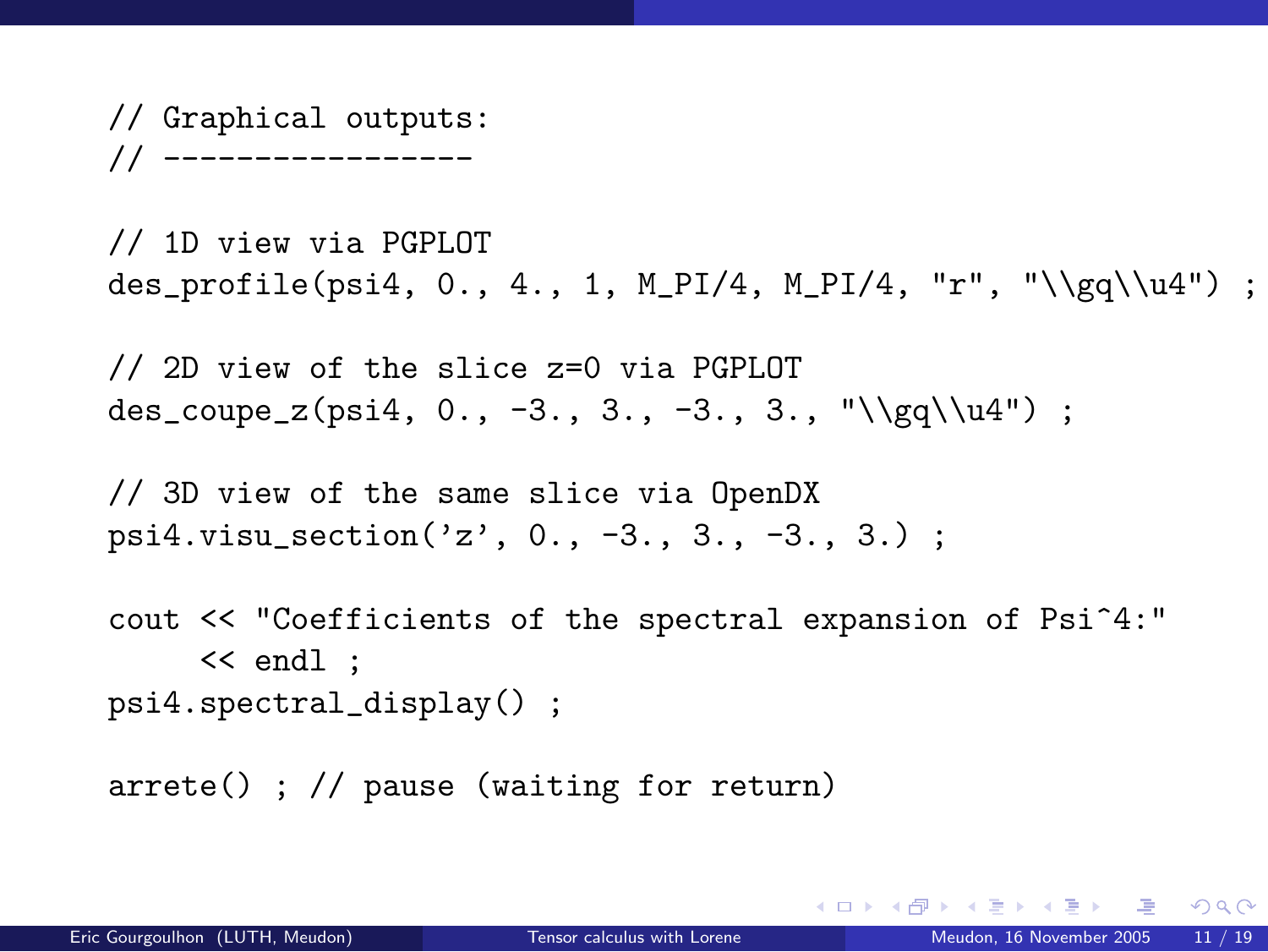// Components of the flat metric in an orthonormal // spherical frame :

```
Sym_tensor fij(map, COV, map.get_bvect_spher()) ;
fij.set(1,1) = 1;
fij.set(1,2) = 0;
fij.set(1,3) = 0;
fij.set(2,2) = 1;
fij.set(2,3) = 0;
fii.set(3.3) = 1 ;
```
fij.std\_spectral\_base() ; // Standard polynomial bases will // be used to perform the spectral expansions

// Components of the physical metric in an orthonormal // spherical frame :

```
Sym_tensor gij = psi4 * fij;
```
K ロ ▶ K 個 ▶ K 로 ▶ K 로 ▶ - 로 - K 9 Q @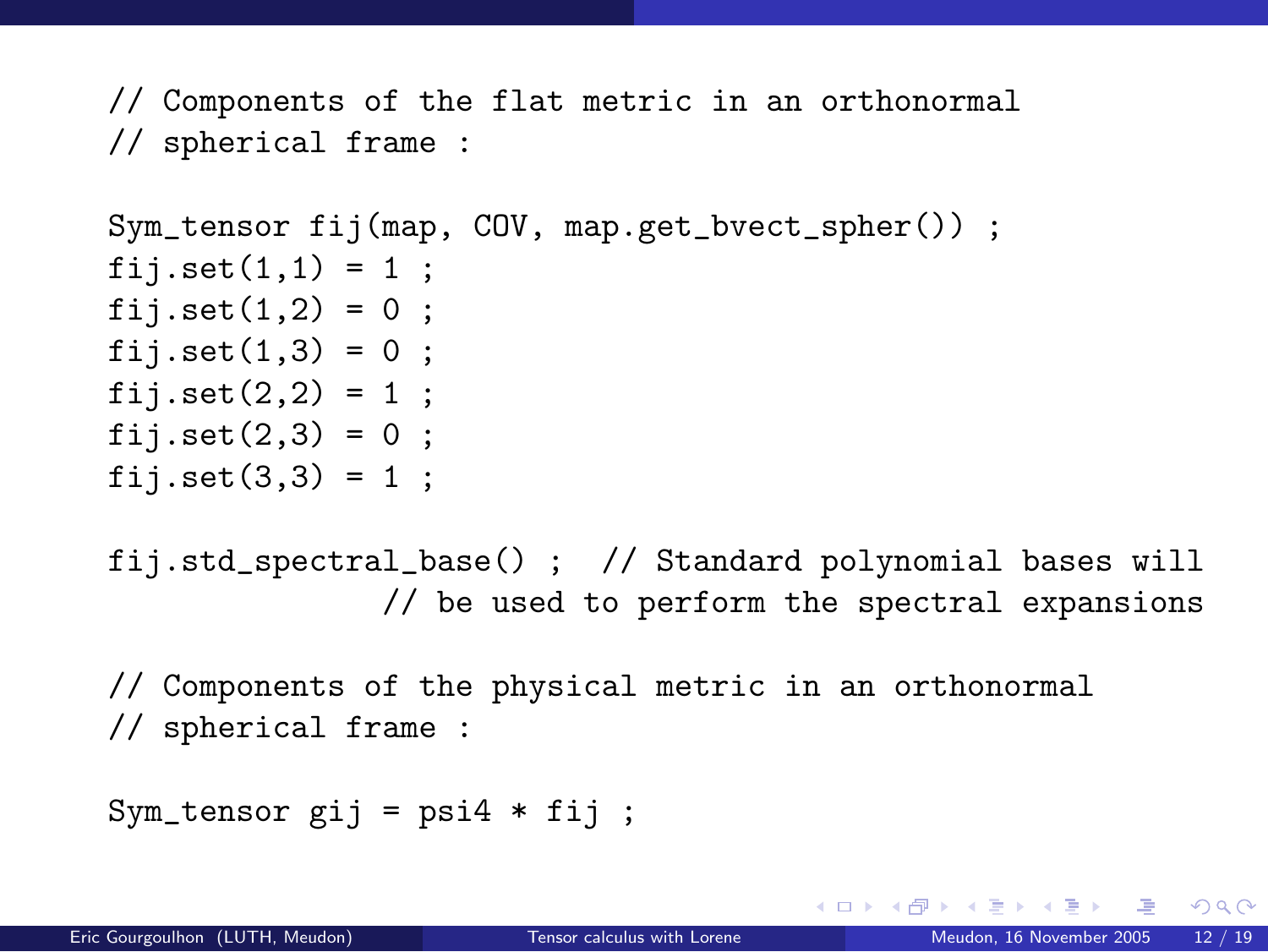// Construction of the metric from the covariant components: Metric gam(gij) ;

// Construction of a Vector : V^i = D^i Psi^4 = (Psi^4)^{;i}

Vector  $vv = psi4.derive\_con(gam)$ ; // this is spherical comp. // (same triad as gam)

```
vv.dec_dzpuis(2) ; // the dzpuis flag (power of r in the CED)
                  // is set to 0 (= 2 - 2)
```

```
// Cartesian components of the vector :
Vector vv\_cart = vv;
vv_cart.change_triad( map.get_bvect_cart() ) ;
```

```
// Plot of the vector field :
```

```
des_coupe_vect_z(vv_cart, 0., -4., 1., -2., 2., -2., 2.,
                 "Vector V") ;
```
メロト メ何ト メミト メミト

 $\equiv$  990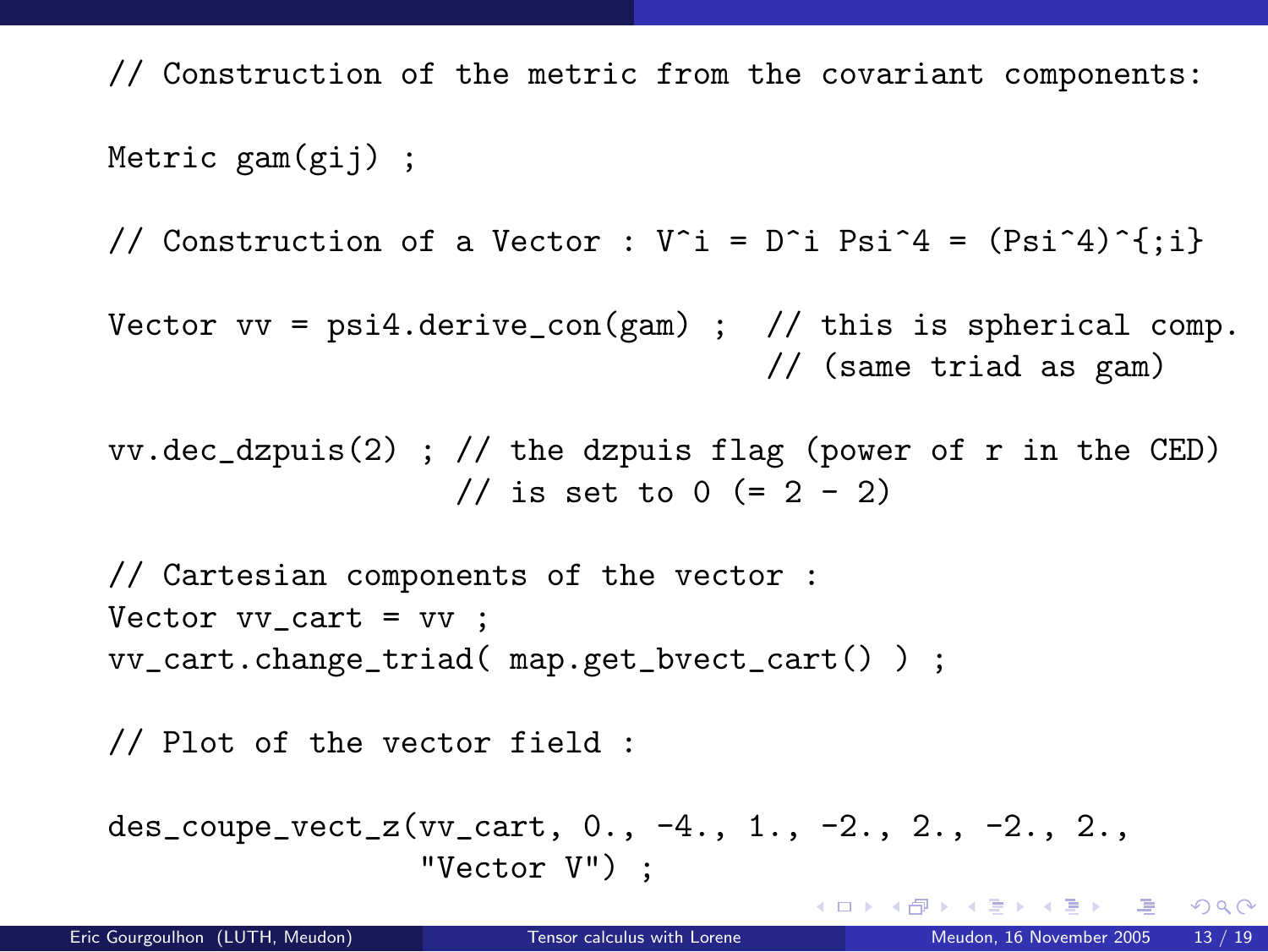// A symmetric tensor of valence 2 : the Ricci tensor // associated with the metric gam : //---------------------------------------------------

 $Sym_t$  tensor tens1 = gam.ricci();

```
const Sym_tensor& tens2 = gam.ricci() ; // same as before except
                         // that no memory is allocated for a
                         // new tensor: tens2 is merely a
                         // non-modifiable reference to the
                         // Ricci tensor of gam
```
// Plot of tens1

```
des_meridian(tens1, 0., 4.,"Ricci (x r\\u3\\d in last domain)",
             10) ;
```
 $\Omega$ 

メロト メ何ト メミト メミト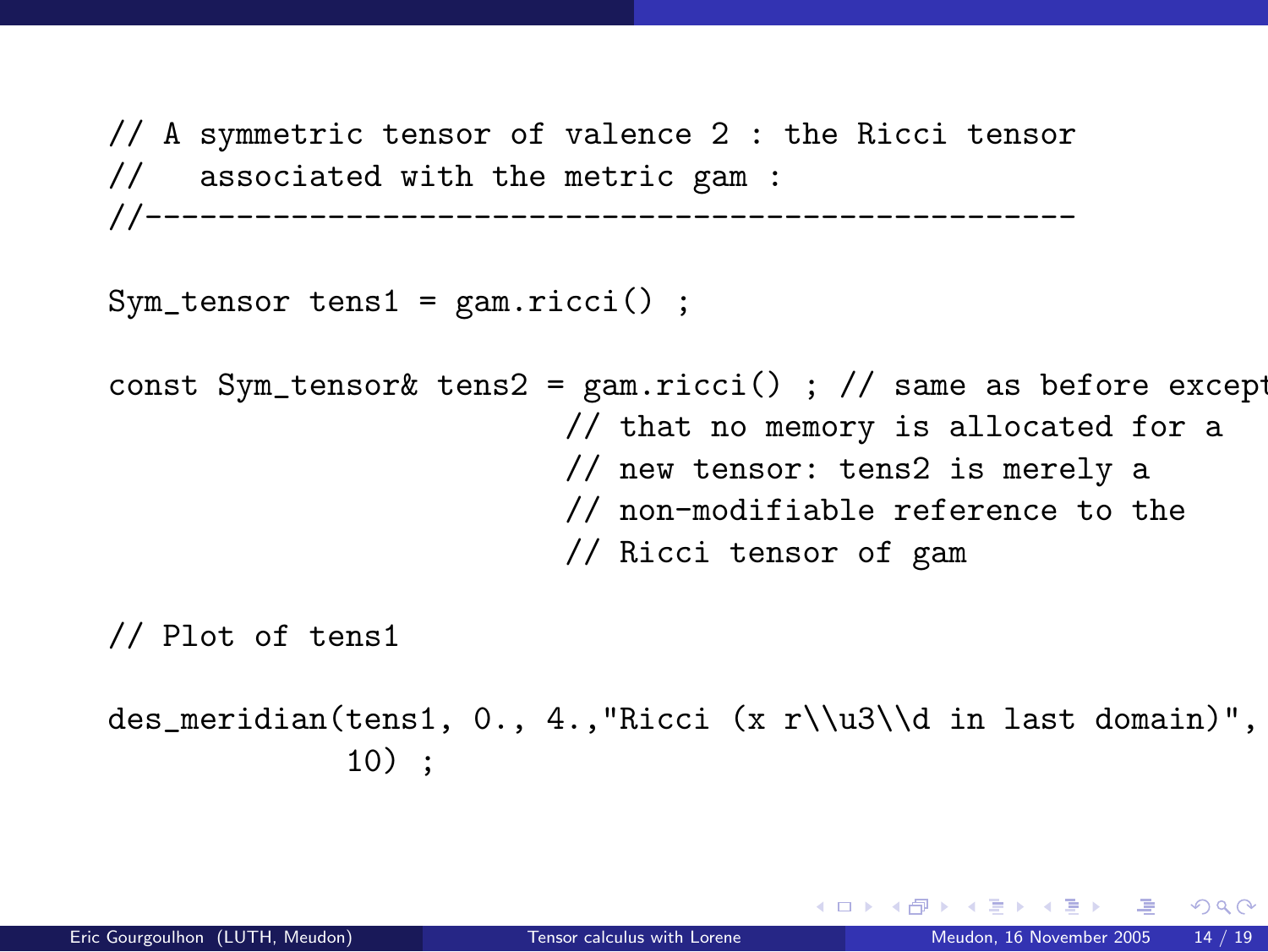// Another valence 2 tensor : the covariant derivative of V // with respect to the metric gam : //--------------------------------------------------------- Tensor tens $3 = vv.derive_cov(gam)$ ;

```
const Tensor& tens4 = vv.derive_cov(gam) ;
```
// the reference tens4 is preferable over the new object tens3 // if you do not intend to modify tens4 or vv, because it does // not perform any memory allocation for a tensor.

// Raising an index with the metric gam :

Tensor tens5 = tens3.up(1, gam) ; // 1 = second index (index j // in the covariant derivative  $V^i$  {;j})

Tensor diff1 = tens5 - vv.derive\_con(gam) ; // this should be 0

// Check: cout << "Maximum value of diff1 in each domain : " << endl ;  $\begin{array}{rcl} \text{Tb1 tdiff1} & = & \text{max}(\text{diff1}) \\ \text{Gourouthon (I IITH Methodon)} \\ \end{array}$ イロト イ団ト イミト イミト  $E = \Omega$ Eric Gourgoulhon (LUTH, Meudon) [Tensor calculus with Lorene](#page-0-0) Meudon, 16 November 2005 15 / 19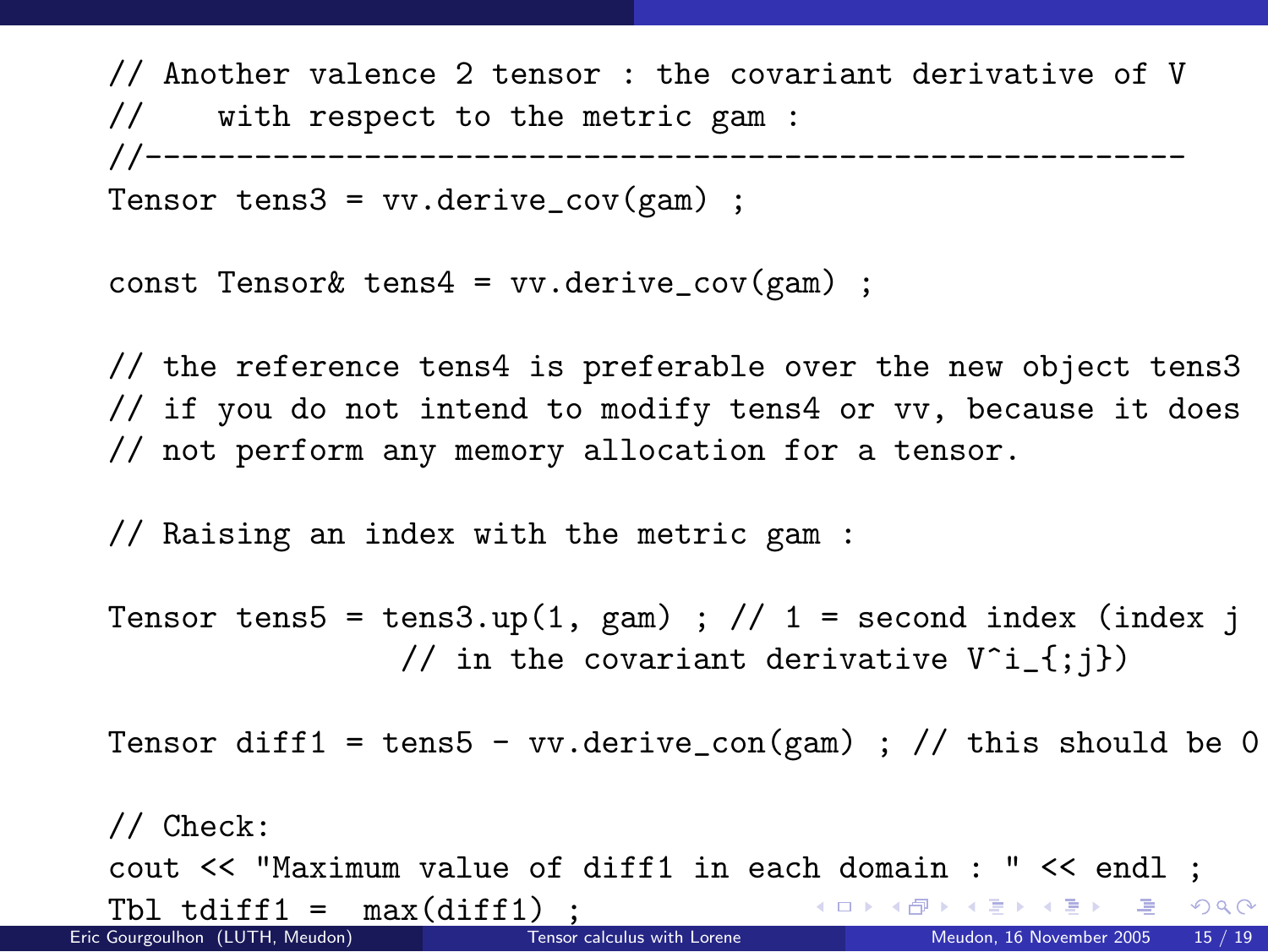// Another valence 2 tensor : the Lie derivative // of  $R_{i}$  along V :

```
Sym_{\epsilon} tensor tens6 = tens1. derive lie(vv) :
```
// Contracting two tensors :

Tensor tens7 = contract(tens1, 1, tens5, 0) ; // contracting // the last index of tens1 with the // first one of tens5

// self contraction of a tensor :

Scalar scal1 = contract(tens3, 0, 1) ;  $// 0 =$  first index,  $// 1 = second index$ 

 $\equiv$   $\Omega$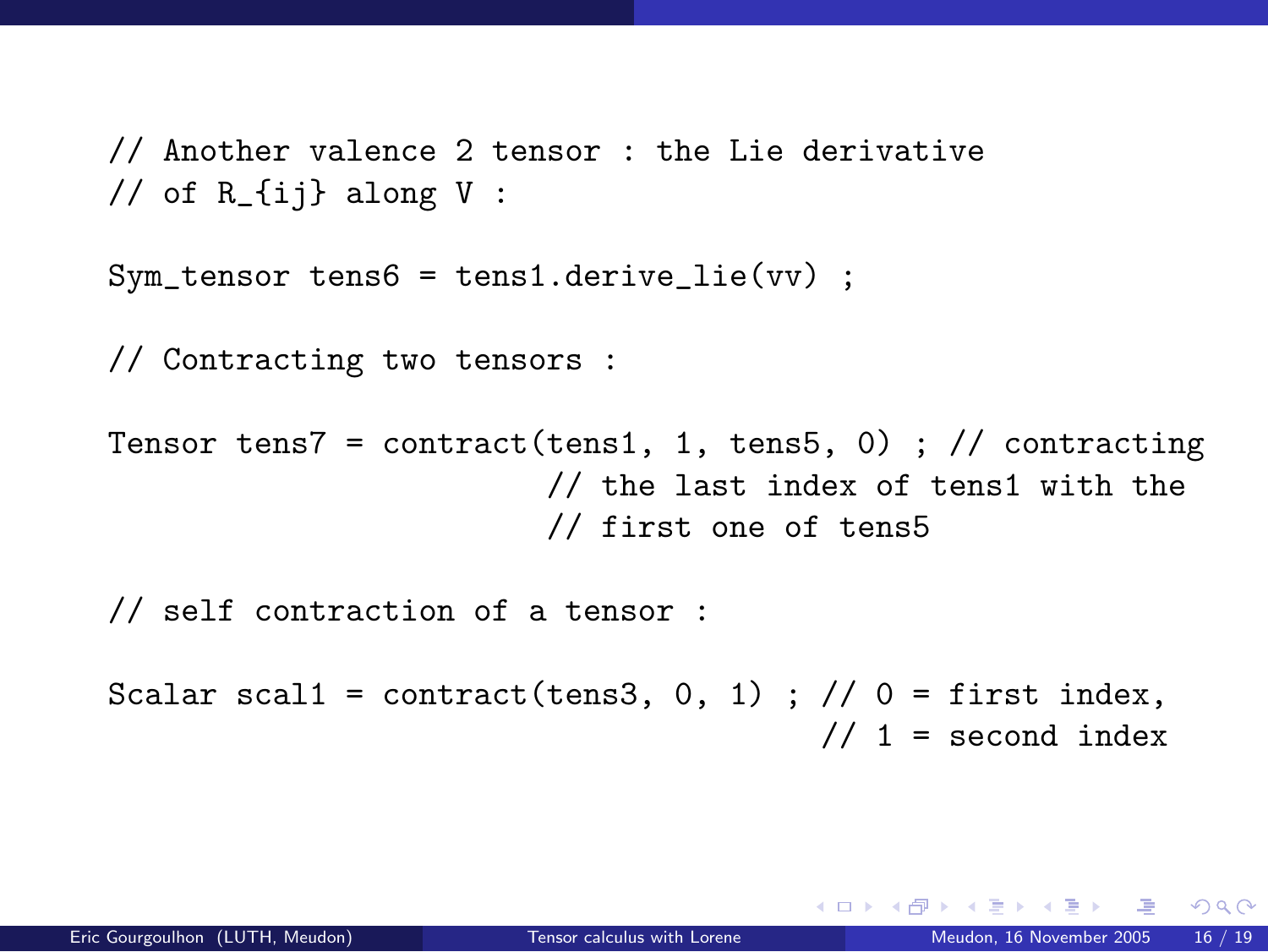// Each of these fields should be zero:

```
Scalar diff2 = scal1 - vv.divergence(gam); // divergence
```
Scalar diff3 =  $scal1 - tens3.trace()$ ; // trace

// Check : cout << "Maximum value of diff2 in each domain : "  $\lt$  max(abs(diff2))  $\lt$  endl ;

cout << "Maximum value of diff3 in each domain : "  $\lt$  max(abs(diff3))  $\lt$  endl :

arrete() ;

 $\Omega$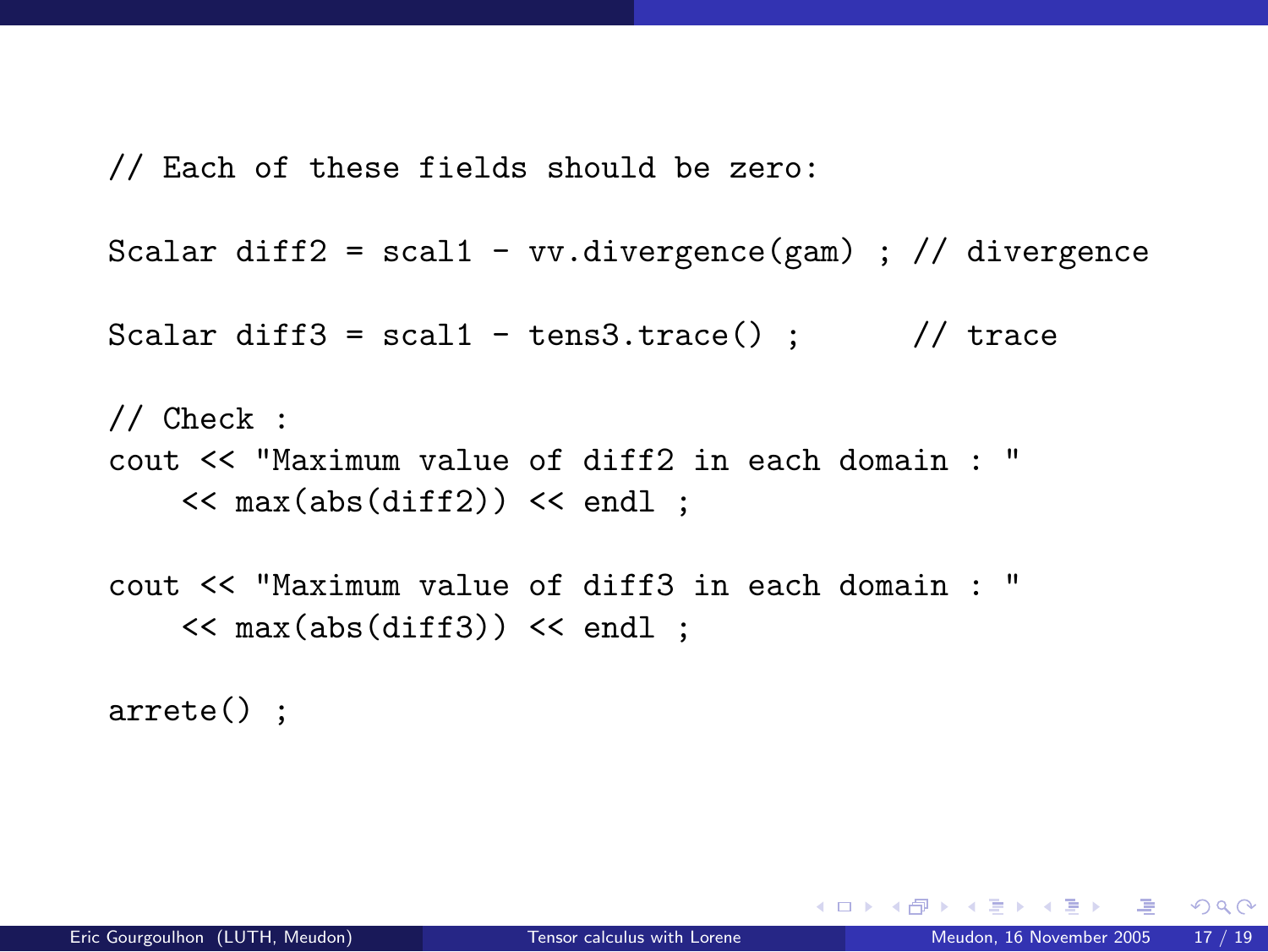```
// Tensorial product :
```

```
Tensor_sym tens8 = tens1 * tens3 ; // tens1 = R_{ij}
                                              // tens3 = V^k {:1}
                                              // tens8
                                               \frac{1}{2} = (T8) \frac{1}{2} \frac{1}{2} \frac{1}{2}// = R_i V^k_{s} {; 1}
```
cout << "Valence of tens8 : " << tens8.get\_valence() << endl ;

cout << "Spectral coefficients of the component (2,3,1,1) of tens8:" << endl ;

```
tens8(2,3,1,1).spectral_display() ;
```
イロト イ押ト イヨト イヨトー

 $\equiv$  990